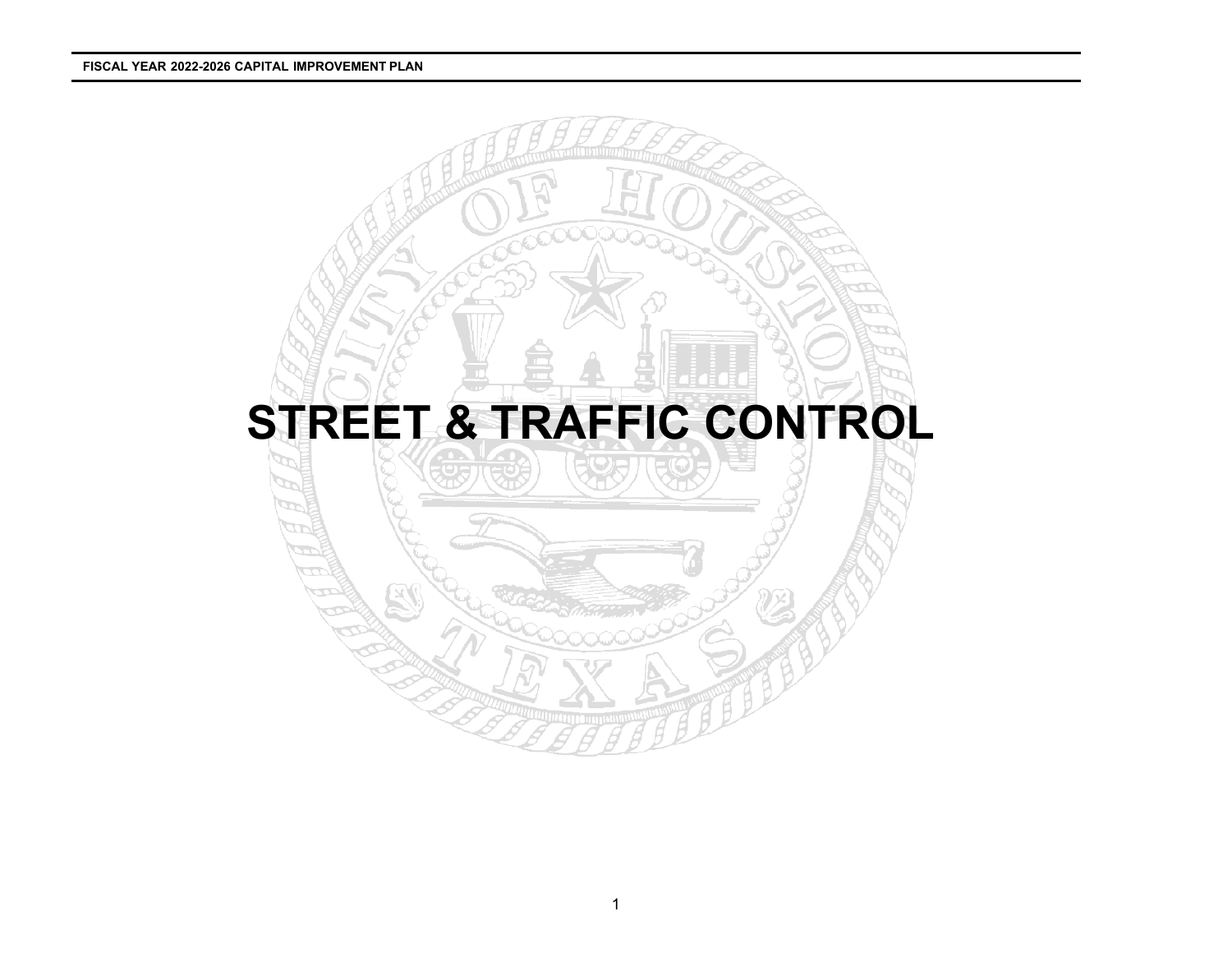# Street and Traffic Control

The Street and Traffic Control Program designs and constructs mobility improvements within City rights-of-way including pavement rehabilitation, street reconstruction, thoroughfare widening, intersection and signalization improvements and pedestrian and bicycle improvements.

The Capital Improvement Plan (CIP) provides an estimate of delivery by fiscal year for the next five years. The FY 2022-2026 CIP includes \$1.04 billion for Street and Traffic Control improvements. Primary funding sources include \$503 million from Drainage Charge and Ad Valorem Tax transfers to various Dedicated Drainage and Street Renewal Funds, \$310 million in METRO General Mobility Program transfers and \$210 million from Federal and State grants. An additional \$82 million of Water and Wastewater improvements are planned to accompany Street and Traffic Control projects.

Projects for the Street and Traffic Control Facilities Improvements Program include:

#### **Thoroughfares and Collectors – Funding: \$425 million**

Includes streets defined in the City's Major Thoroughfare and Freeway Plan (MTFP) and are evaluated for both condition and capacity.

#### **Local Streets – Funding: \$95 Million**

Includes both residential and non-residential streets. Local streets do not carry large volumes of traffic and needs are evaluated based on condition.

#### **Citywide Street and Traffic Rehabilitation – Funding: \$474 Million**

Includes major and minor rehabilitation of street infrastructure to address deterioration that negatively impacts safety and mobility.

#### **Safe Sidewalks – Funding: \$16.5 million**

The Safe Sidewalks Program addresses gaps and deficiencies in the sidewalk network in accordance with city ordinance.

#### **Council District Service Fund (CDSF) – Funding: \$27.5 million**

Provides for the appropriation of contracts to implement street and streetrelated drainage projects selected by District Council Members.

#### **Street and Traffic Control Projects deferred to future CIPs**

The following projects were previously listed in Adopted CIPs and will be prioritized for construction as additional funding is identified in future CIPs.

| N-000389-0001 | NSR Project 460                             |
|---------------|---------------------------------------------|
| N-000389-0002 | NSR Project 460                             |
| N-000589-0001 | Tanner Road Paving & Drainage               |
| N-100002-0001 | TC Jester: Washington to I 10               |
| N-100005-0001 | Houston Avenue Paving and Drainage          |
| N-100007-0001 | TC Jester: Petty to I10                     |
| N-100012-0001 | <b>Hillcroft Avenue Paving and Drainage</b> |
| N-100013-0001 | <b>Broadway Paving and Drainage</b>         |
| N-100020-0001 | West Alabama Paving and Drainage            |
| N-100023-0001 | Dairy Ashford Paving and Drainage           |
| N-100031-0001 | 34th Paving and Drainage                    |
| N-100032-0001 | Aldine Westfield (S) Paving and Drainage    |
| N-100034-0001 | Westheimer/Elgin Paving and Drainage        |
| N-100037-0001 | Crenshaw from Shaver to Allen Genoa         |
| N-210003-0001 | Augusta, Grant Park, and Ballard Gardens    |
| N-210007-0001 | <b>Briar Club Area</b>                      |
| N-210010-0001 | Market Square, Garner Villas, Parkhill Area |
| N-210012-0001 | Alief Forest Area                           |
| N-210013-0001 | Midtown Area                                |
| N-210014-0001 | Catalina Area                               |
| N-210021-0001 | Ashford Park Area                           |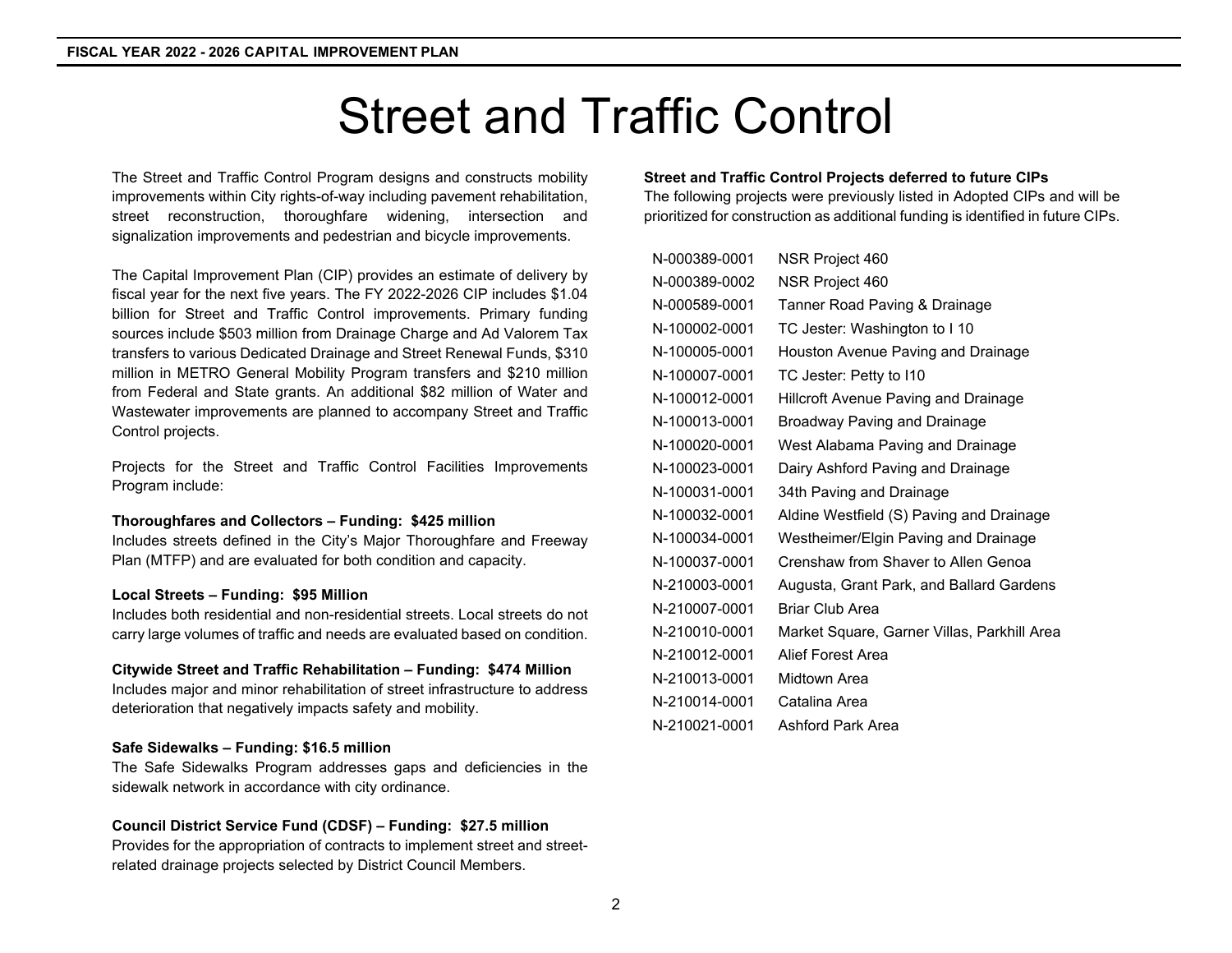## **2022-2026 CAPITAL IMPROVEMENT PLAN (\$ Thousands) CITY OF HOUSTON - STREET & TRAFFIC CONTROL**

|                                                 |         | <b>Fiscal Year Planned Appropriations</b> |         |         |         |           |  |  |  |
|-------------------------------------------------|---------|-------------------------------------------|---------|---------|---------|-----------|--|--|--|
| <b>Project Allocation</b>                       | 2022    | 2023                                      | 2024    | 2025    | 2026    | 2022-2026 |  |  |  |
| Planning                                        |         |                                           |         |         |         |           |  |  |  |
| Acquisition-Land                                | 1,813   | 10,250                                    | 250     | 250     | 250     | 12,813    |  |  |  |
| Design                                          | 18,789  | 14,371                                    | 12,042  | 14,042  | 12,042  | 71,286    |  |  |  |
| Construction                                    | 169,391 | 235,486                                   | 124,731 | 304,960 | 96,601  | 931,169   |  |  |  |
| <b>Equipment Acquisition</b>                    |         |                                           |         |         |         |           |  |  |  |
| Salary Recovery                                 |         |                                           |         |         |         |           |  |  |  |
| Other                                           | 12,900  | 2,700                                     | 2,700   | 2,700   | 2,700   | 23,700    |  |  |  |
| <b>Total Allocation</b>                         | 202,893 | 262,807                                   | 139,723 | 321,952 | 111,593 | 1,038,968 |  |  |  |
| <b>Source of Funds</b>                          |         |                                           |         |         |         |           |  |  |  |
| 4040 - METRO Projects Construction - DDSRF      | 65,957  | 61,713                                    | 60,213  | 61,713  | 60,213  | 309,808   |  |  |  |
| 4042 - DDSRF CAPITAL FUND-DRAINAGE CHARGE       | 3,570   | 1,500                                     | 1,000   | 1,500   | 1,000   | 8,570     |  |  |  |
| 4046 - DDSRF CAPITAL FUND-AD VALOREM TAX        | 105,769 | 122,216                                   | 78,511  | 139,812 | 50,380  | 496,687   |  |  |  |
| 4510 - Contribution for Capital Projects        |         | 13,600                                    |         |         |         | 13,600    |  |  |  |
| 5430 - Federal State Local - HPW Pass thru DDSR | 27,598  | 63,778                                    |         | 118,928 |         | 210,303   |  |  |  |
| 8500 - HPW-W&S Syst Consolidated Constr Fd      |         |                                           |         |         |         |           |  |  |  |
| <b>Total Funds</b>                              | 202,893 | 262,807                                   | 139,723 | 321,952 | 111,593 | 1,038,968 |  |  |  |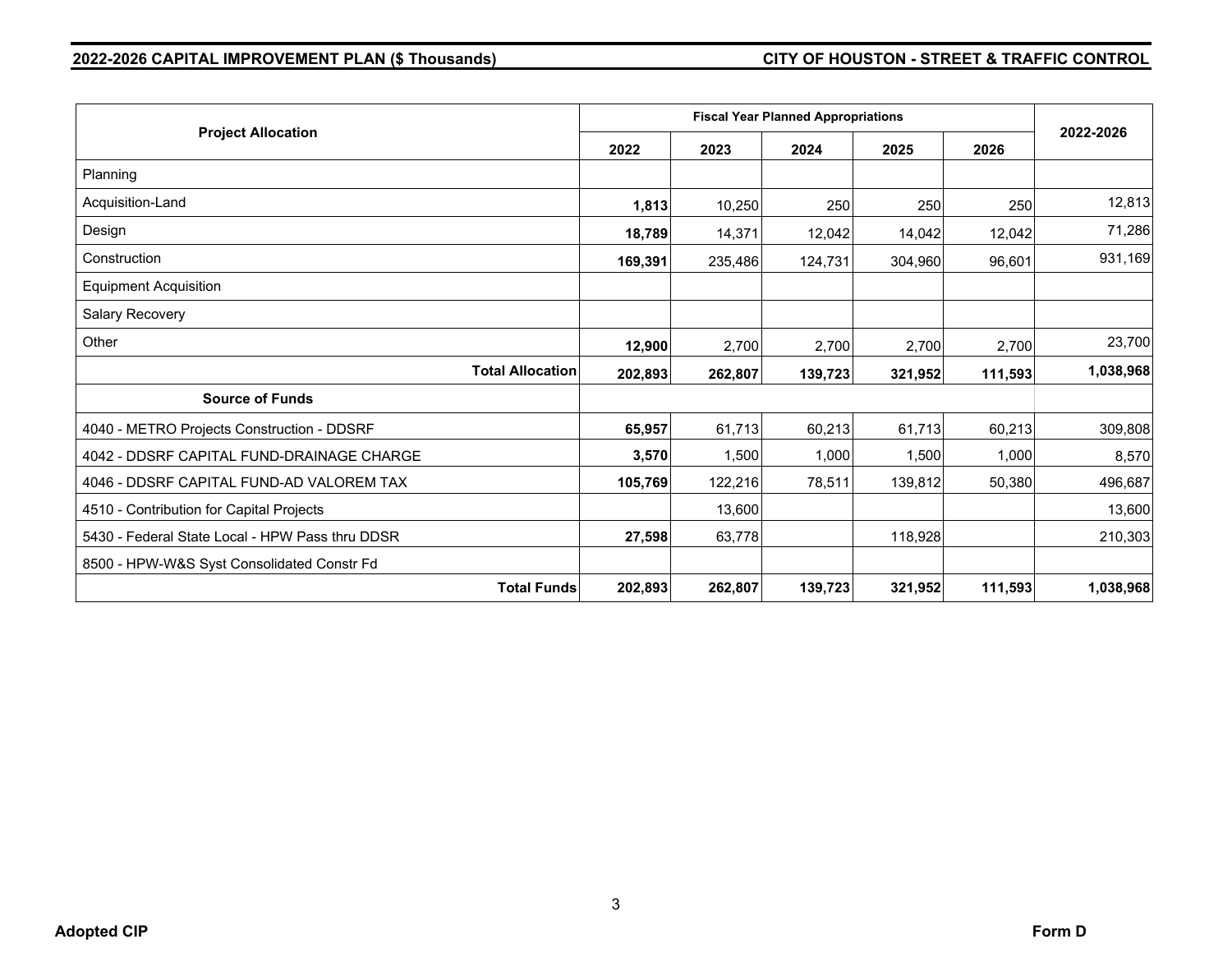| CIP No.  | Project                                         |        | <b>Fiscal Year Planned Appropriations</b> | 2022-2026 |      |      |        |  |
|----------|-------------------------------------------------|--------|-------------------------------------------|-----------|------|------|--------|--|
|          |                                                 | 2022   | 2023                                      | 2024      | 2025 | 2026 |        |  |
| N-000386 | <b>NSR Project 454</b>                          |        |                                           |           |      |      |        |  |
|          | 4046 - DDSRF CAPITAL FUND-AD VALOREM TAX        |        |                                           | 12,612    |      |      | 12,612 |  |
|          | 8500 - HPW-W&S Syst Consolidated Constr Fd      |        |                                           | 2,680     |      |      | 2,680  |  |
|          | <b>Project Total</b>                            |        |                                           | 15,292    |      |      | 15,292 |  |
| N-000611 | N. McCarty                                      |        |                                           |           |      |      |        |  |
|          | 8500 - HPW-W&S Syst Consolidated Constr Fd      |        | 6,240                                     |           |      |      | 6,240  |  |
|          | <b>Project Total</b>                            |        | 6,240                                     |           |      |      | 6,240  |  |
| N-000664 | <b>Greens Rd. Paving &amp; Drainage</b>         |        |                                           |           |      |      |        |  |
|          | 4046 - DDSRF CAPITAL FUND-AD VALOREM TAX        |        | 9,903                                     |           |      |      | 9,903  |  |
|          | 5430 - Federal State Local - HPW Pass thru DDSR |        | 13,778                                    |           |      |      | 13,778 |  |
|          | 8500 - HPW-W&S Syst Consolidated Constr Fd      |        | 4,393                                     |           |      |      | 4,393  |  |
|          | <b>Project Total</b>                            |        | 28,073                                    |           |      |      | 28,073 |  |
| N-000768 | <b>Telephone Rd Paving &amp; Drainage</b>       |        |                                           |           |      |      |        |  |
|          | 4042 - DDSRF CAPITAL FUND-DRAINAGE CHAR         | 2,570  |                                           |           |      |      | 2,570  |  |
|          | <b>Project Total</b>                            | 2,570  |                                           |           |      |      | 2,570  |  |
| N-000785 | <b>Bridges Replacement/Expansion</b>            |        |                                           |           |      |      |        |  |
|          | 4040 - METRO Projects Construction - DDSRF      | 700    |                                           |           |      |      | 700    |  |
|          | 8500 - HPW-W&S Syst Consolidated Constr Fd      | 2,383  |                                           |           |      |      | 2,383  |  |
|          | <b>Project Total</b>                            | 3,083  |                                           |           |      |      | 3,083  |  |
| N-000815 | <b>Westpark Paving &amp; Drainage</b>           |        |                                           |           |      |      |        |  |
|          | 4046 - DDSRF CAPITAL FUND-AD VALOREM TAX        | 5,541  |                                           |           |      |      | 5,541  |  |
|          | 5430 - Federal State Local - HPW Pass thru DDSR | 9,621  |                                           |           |      |      | 9,621  |  |
|          | 8500 - HPW-W&S Syst Consolidated Constr Fd      | 912    |                                           |           |      |      | 912    |  |
|          | <b>Project Total</b>                            | 16,074 |                                           |           |      |      | 16,074 |  |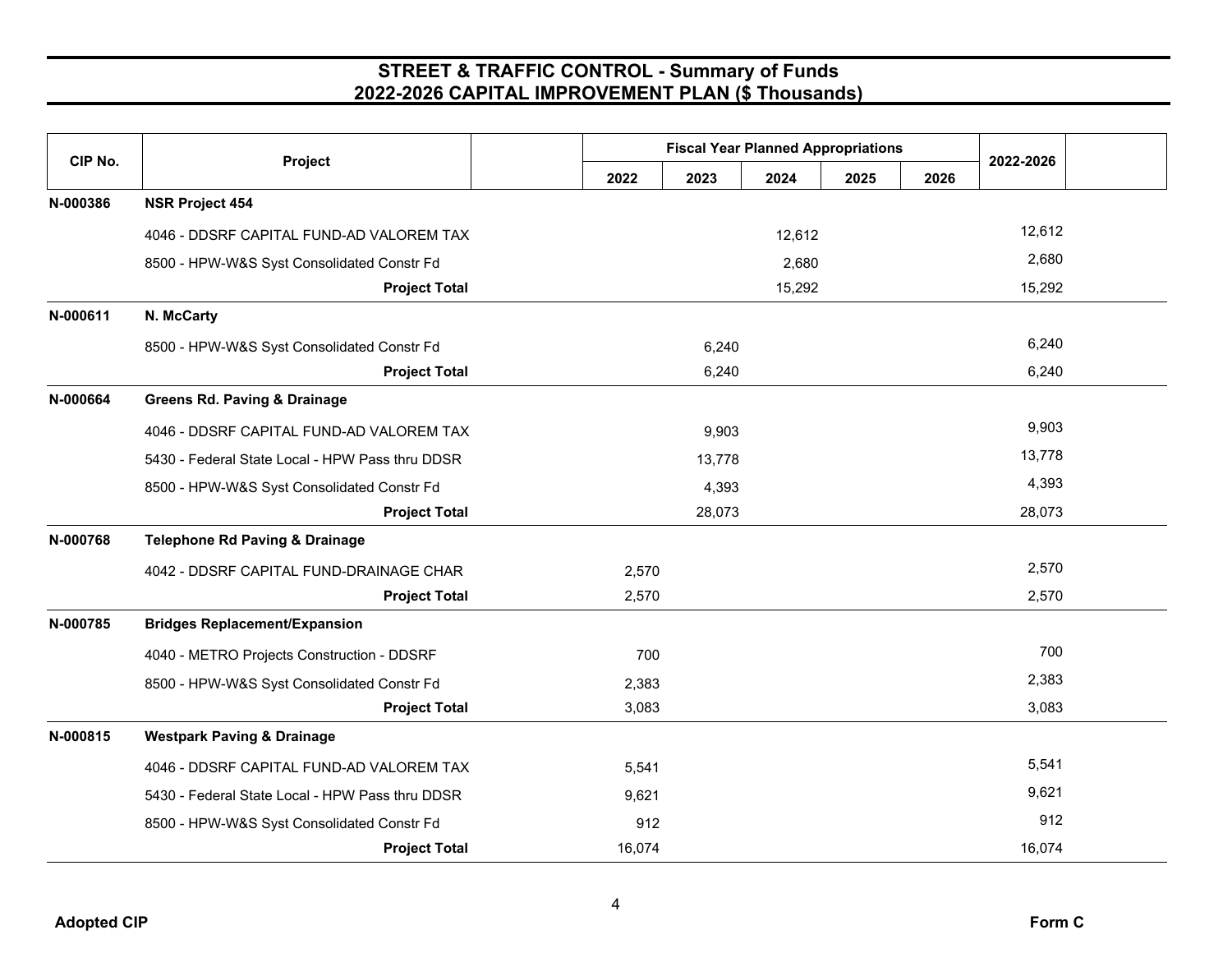| CIP No.  | Project                                                                                                                                                                                                                                                                                                                                                                                                   |        |       |       |       |      | 2022-2026 |  |
|----------|-----------------------------------------------------------------------------------------------------------------------------------------------------------------------------------------------------------------------------------------------------------------------------------------------------------------------------------------------------------------------------------------------------------|--------|-------|-------|-------|------|-----------|--|
|          | <b>Fulton Paving &amp; Drainage</b><br><b>Hillcroft Avenue and Court Rd Extension</b><br>4510 - Contribution for Capital Projects<br><b>University Blvd Paving &amp; Drainage</b><br>8500 - HPW-W&S Syst Consolidated Constr Fd<br><b>Fondren Road Paving &amp; Drainage</b><br>8500 - HPW-W&S Syst Consolidated Constr Fd<br><b>Antoine Drive Paving &amp; Drainage</b><br>Dunlavy: West Dallas to Peden | 2022   | 2023  | 2024  | 2025  | 2026 |           |  |
| N-000818 |                                                                                                                                                                                                                                                                                                                                                                                                           |        |       |       |       |      |           |  |
|          | 4046 - DDSRF CAPITAL FUND-AD VALOREM TAX                                                                                                                                                                                                                                                                                                                                                                  |        |       |       | 8,178 |      | 8,178     |  |
|          | <b>Project Total</b>                                                                                                                                                                                                                                                                                                                                                                                      |        |       |       | 8,178 |      | 8,178     |  |
| N-000821 |                                                                                                                                                                                                                                                                                                                                                                                                           |        |       |       |       |      |           |  |
|          | 4046 - DDSRF CAPITAL FUND-AD VALOREM TAX                                                                                                                                                                                                                                                                                                                                                                  | 350    | 6,313 |       |       |      | 6,663     |  |
|          |                                                                                                                                                                                                                                                                                                                                                                                                           |        | 3,600 |       |       |      | 3,600     |  |
|          | <b>Project Total</b>                                                                                                                                                                                                                                                                                                                                                                                      | 350    | 9,913 |       |       |      | 10,263    |  |
| N-100006 |                                                                                                                                                                                                                                                                                                                                                                                                           |        |       |       |       |      |           |  |
|          | 4046 - DDSRF CAPITAL FUND-AD VALOREM TAX                                                                                                                                                                                                                                                                                                                                                                  |        |       | 5,044 |       |      | 5,044     |  |
|          |                                                                                                                                                                                                                                                                                                                                                                                                           |        |       | 1,001 |       |      | 1,001     |  |
|          | <b>Project Total</b>                                                                                                                                                                                                                                                                                                                                                                                      |        |       | 6,045 |       |      | 6,045     |  |
| N-100008 |                                                                                                                                                                                                                                                                                                                                                                                                           |        |       |       |       |      |           |  |
|          | 4046 - DDSRF CAPITAL FUND-AD VALOREM TAX                                                                                                                                                                                                                                                                                                                                                                  | 2,546  |       |       |       |      | 2,546     |  |
|          | 5430 - Federal State Local - HPW Pass thru DDSR                                                                                                                                                                                                                                                                                                                                                           | 5,571  |       |       |       |      | 5,571     |  |
|          |                                                                                                                                                                                                                                                                                                                                                                                                           | 2,037  |       |       |       |      | 2,037     |  |
|          | <b>Project Total</b>                                                                                                                                                                                                                                                                                                                                                                                      | 10,154 |       |       |       |      | 10,154    |  |
| N-100009 |                                                                                                                                                                                                                                                                                                                                                                                                           |        |       |       |       |      |           |  |
|          | 4046 - DDSRF CAPITAL FUND-AD VALOREM TAX                                                                                                                                                                                                                                                                                                                                                                  |        |       | 4,518 |       |      | 4,518     |  |
|          | <b>Project Total</b>                                                                                                                                                                                                                                                                                                                                                                                      |        |       | 4,518 |       |      | 4,518     |  |
| N-100010 |                                                                                                                                                                                                                                                                                                                                                                                                           |        |       |       |       |      |           |  |
|          | 4046 - DDSRF CAPITAL FUND-AD VALOREM TAX                                                                                                                                                                                                                                                                                                                                                                  |        | 5,819 |       |       |      | 5,819     |  |
|          | 8500 - HPW-W&S Syst Consolidated Constr Fd                                                                                                                                                                                                                                                                                                                                                                |        | 1,047 |       |       |      | 1,047     |  |
|          | <b>Project Total</b>                                                                                                                                                                                                                                                                                                                                                                                      |        | 6,866 |       |       |      | 6,866     |  |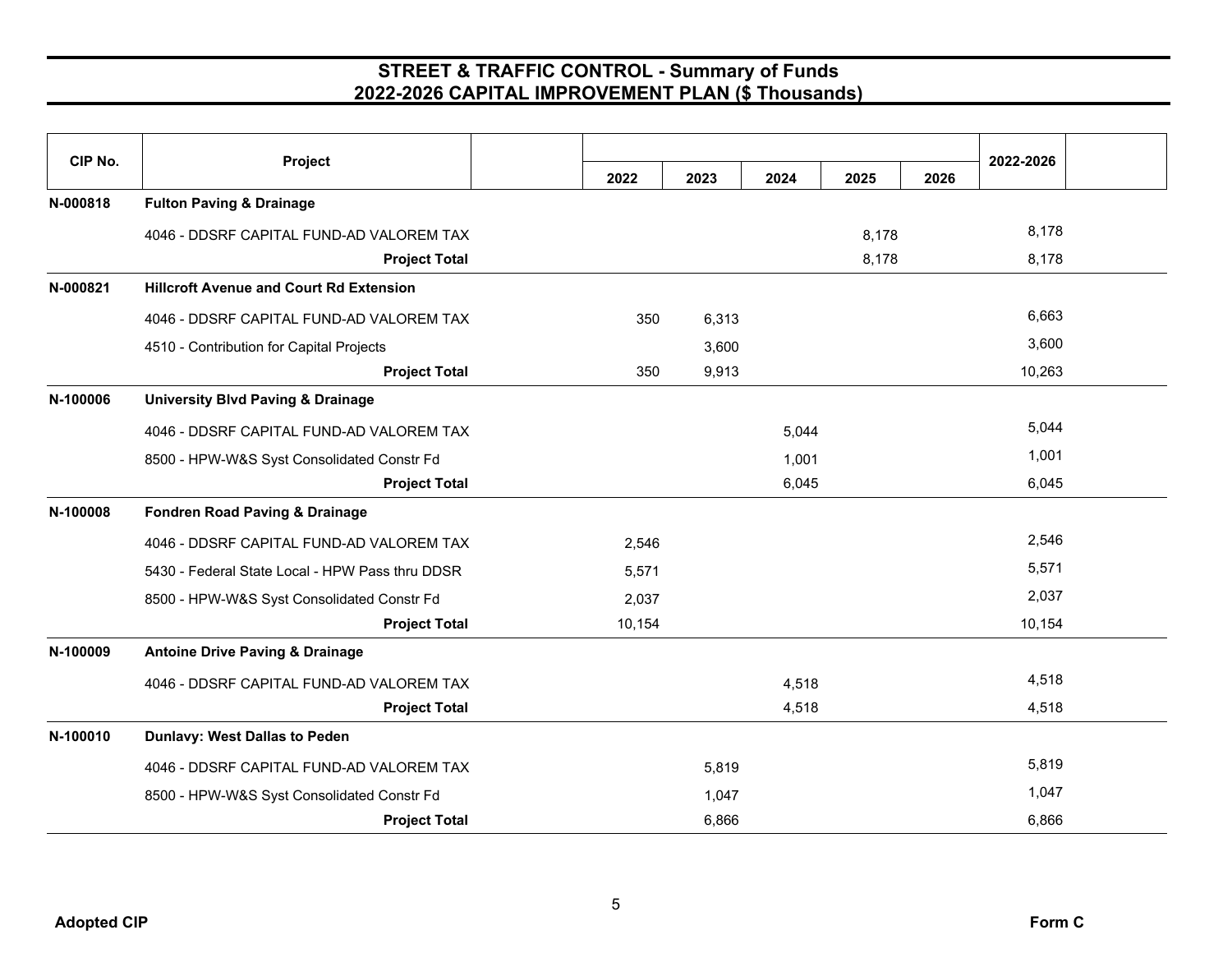| CIP No.  | Project                                         |        |        |      |        | 2022-2026 |        |  |
|----------|-------------------------------------------------|--------|--------|------|--------|-----------|--------|--|
|          |                                                 | 2022   | 2023   | 2024 | 2025   | 2026      |        |  |
| N-100013 | <b>Broadway Street Paving &amp; Drainage</b>    |        |        |      |        |           |        |  |
|          | 4046 - DDSRF CAPITAL FUND-AD VALOREM TAX        |        | 129    |      |        |           | 129    |  |
|          | <b>Project Total</b>                            |        | 129    |      |        |           | 129    |  |
| N-100017 | <b>Gessner Street Paving and Drainage</b>       |        |        |      |        |           |        |  |
|          | 4046 - DDSRF CAPITAL FUND-AD VALOREM TAX        |        |        |      | 15,439 |           | 15,439 |  |
|          | 5430 - Federal State Local - HPW Pass thru DDSR |        |        |      | 49,972 |           | 49,972 |  |
|          | 8500 - HPW-W&S Syst Consolidated Constr Fd      |        |        |      | 7,712  |           | 7,712  |  |
|          | <b>Project Total</b>                            |        |        |      | 73,123 |           | 73,123 |  |
| N-100021 | <b>Fondren Paving and Drainage</b>              |        |        |      |        |           |        |  |
|          | 4046 - DDSRF CAPITAL FUND-AD VALOREM TAX        | 2,904  |        |      |        |           | 2,904  |  |
|          | 5430 - Federal State Local - HPW Pass thru DDSR | 12,406 |        |      |        |           | 12,406 |  |
|          | 8500 - HPW-W&S Syst Consolidated Constr Fd      | 2,913  |        |      |        |           | 2,913  |  |
|          | <b>Project Total</b>                            | 18,223 |        |      |        |           | 18,223 |  |
| N-100024 | <b>Hirsch Paving and Drainage</b>               |        |        |      |        |           |        |  |
|          | 4046 - DDSRF CAPITAL FUND-AD VALOREM TAX        |        | 9,364  |      |        |           | 9,364  |  |
|          | 8500 - HPW-W&S Syst Consolidated Constr Fd      |        | 2,387  |      |        |           | 2,387  |  |
|          | <b>Project Total</b>                            |        | 11,750 |      |        |           | 11,750 |  |
| N-100025 | W. Fuqua Intersection Improvements              |        |        |      |        |           |        |  |
|          | 4046 - DDSRF CAPITAL FUND-AD VALOREM TAX        | 4,583  |        |      |        |           | 4,583  |  |
|          | <b>Project Total</b>                            | 4,583  |        |      |        |           | 4,583  |  |
| N-100027 | S. Lockwood Paving and Drainage                 |        |        |      |        |           |        |  |
|          | 4046 - DDSRF CAPITAL FUND-AD VALOREM TAX        | 4,410  |        |      | 10,016 |           | 14,426 |  |
|          | 8500 - HPW-W&S Syst Consolidated Constr Fd      | 2,956  |        |      |        |           | 2,956  |  |
|          | <b>Project Total</b>                            | 7,366  |        |      | 10,016 |           | 17,382 |  |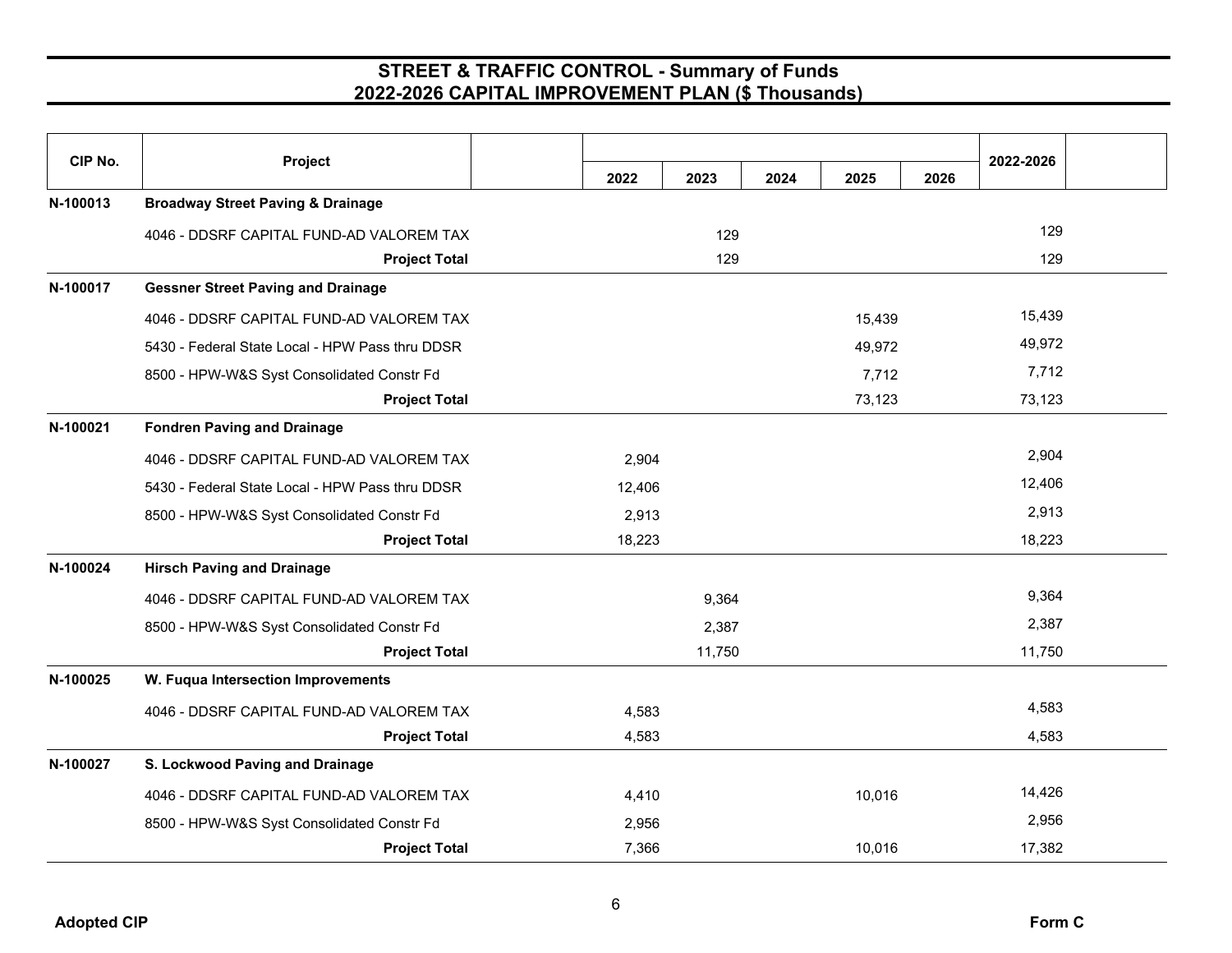| CIP No.  | Project                                         | 2022   | 2023   | 2024 | 2025    | 2026 | 2022-2026 |  |
|----------|-------------------------------------------------|--------|--------|------|---------|------|-----------|--|
| N-100029 | <b>Kirkwood Paving and Drainage</b>             |        |        |      |         |      |           |  |
|          | 4046 - DDSRF CAPITAL FUND-AD VALOREM TAX        | 8,911  |        |      |         |      | 8,911     |  |
|          | 8500 - HPW-W&S Syst Consolidated Constr Fd      | 2,399  |        |      |         |      | 2,399     |  |
|          | <b>Project Total</b>                            | 11,310 |        |      |         |      | 11,310    |  |
| N-100030 | Antoine (North) Paving and Drainage             |        |        |      |         |      |           |  |
|          | 4046 - DDSRF CAPITAL FUND-AD VALOREM TAX        |        | 12,500 |      | 40,000  |      | 52,500    |  |
|          | 5430 - Federal State Local - HPW Pass thru DDSR |        | 10,000 |      | 68,956  |      | 78,956    |  |
|          | 8500 - HPW-W&S Syst Consolidated Constr Fd      |        | 5,100  |      |         |      | 5,100     |  |
|          | <b>Project Total</b>                            |        | 27,600 |      | 108,956 |      | 136,556   |  |
| N-100036 | <b>Chimney Rock Connection at Ft Bend Toll</b>  |        |        |      |         |      |           |  |
|          | 4046 - DDSRF CAPITAL FUND-AD VALOREM TAX        | 4,500  |        |      |         |      | 4,500     |  |
|          | <b>Project Total</b>                            | 4,500  |        |      |         |      | 4,500     |  |
| N-100037 | <b>Crenshaw Paving and Drainage</b>             |        |        |      |         |      |           |  |
|          | 4046 - DDSRF CAPITAL FUND-AD VALOREM TAX        | 2,290  |        |      |         |      | 2,290     |  |
|          | <b>Project Total</b>                            | 2,290  |        |      |         |      | 2,290     |  |
| N-100041 | <b>Shepherd and Durham Reconstruction</b>       |        |        |      |         |      |           |  |
|          | 4510 - Contribution for Capital Projects        |        | 10,000 |      |         |      | 10,000    |  |
|          | 5430 - Federal State Local - HPW Pass thru DDSR |        | 40,000 |      |         |      | 40,000    |  |
|          | 8500 - HPW-W&S Syst Consolidated Constr Fd      |        | 5,000  |      |         |      | 5,000     |  |
|          | <b>Project Total</b>                            |        | 55,000 |      |         |      | 55,000    |  |
| N-210001 | Houston Heights, John Brasher, Memorial         |        |        |      |         |      |           |  |
|          | 4046 - DDSRF CAPITAL FUND-AD VALOREM TAX        | 10,317 |        |      |         |      | 10,317    |  |
|          | 8500 - HPW-W&S Syst Consolidated Constr Fd      | 4,679  |        |      |         |      | 4,679     |  |
|          | <b>Project Total</b>                            | 14,997 |        |      |         |      | 14,997    |  |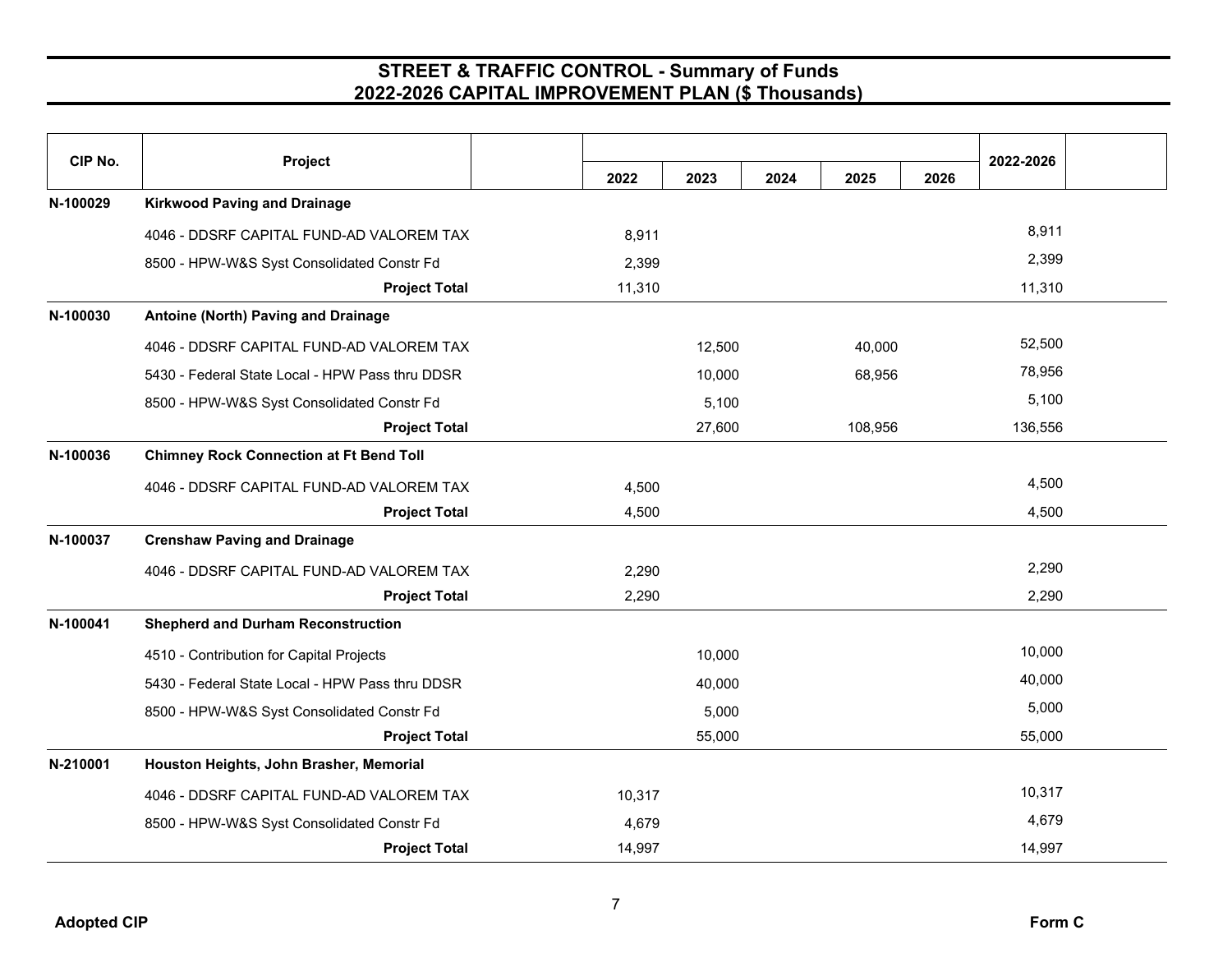| CIP No.  | Project                                    |       |        |        |        |      |           |  |
|----------|--------------------------------------------|-------|--------|--------|--------|------|-----------|--|
|          |                                            | 2022  | 2023   | 2024   | 2025   | 2026 | 2022-2026 |  |
| N-210004 | <b>Cloverland Area</b>                     |       |        |        |        |      |           |  |
|          | 4046 - DDSRF CAPITAL FUND-AD VALOREM TAX   |       | 11,963 |        |        |      | 11,963    |  |
|          | 8500 - HPW-W&S Syst Consolidated Constr Fd |       | 1,510  |        |        |      | 1,510     |  |
|          | <b>Project Total</b>                       |       | 13,472 |        |        |      | 13,472    |  |
| N-210005 | <b>Roseland Area</b>                       |       |        |        |        |      |           |  |
|          | 4046 - DDSRF CAPITAL FUND-AD VALOREM TAX   |       | 3,499  |        |        |      | 3,499     |  |
|          | 8500 - HPW-W&S Syst Consolidated Constr Fd |       | 1,108  |        |        |      | 1,108     |  |
|          | <b>Project Total</b>                       |       | 4,608  |        |        |      | 4,608     |  |
| N-210006 | <b>Huntington Village Sec 4 Area</b>       |       |        |        |        |      |           |  |
|          | 4046 - DDSRF CAPITAL FUND-AD VALOREM TAX   |       |        |        | 15,798 |      | 15,798    |  |
|          | 8500 - HPW-W&S Syst Consolidated Constr Fd |       |        |        | 3,855  |      | 3,855     |  |
|          | <b>Project Total</b>                       |       |        |        | 19,653 |      | 19,653    |  |
| N-210008 | <b>Gray and Taft Area</b>                  |       |        |        |        |      |           |  |
|          | 4046 - DDSRF CAPITAL FUND-AD VALOREM TAX   |       | 5,743  |        |        |      | 5,743     |  |
|          | 8500 - HPW-W&S Syst Consolidated Constr Fd |       | 1,514  |        |        |      | 1,514     |  |
|          | <b>Project Total</b>                       |       | 7,257  |        |        |      | 7,257     |  |
| N-210015 | <b>Alief Forest South Area</b>             |       |        |        |        |      |           |  |
|          | 4046 - DDSRF CAPITAL FUND-AD VALOREM TAX   | 1,213 |        | 5,956  |        |      | 7,169     |  |
|          | 8500 - HPW-W&S Syst Consolidated Constr Fd |       |        | 5,798  |        |      | 5,798     |  |
|          | <b>Project Total</b>                       | 1,213 |        | 11,754 |        |      | 12,967    |  |
| N-210019 | <b>Avalon Place</b>                        |       |        |        |        |      |           |  |
|          | 4046 - DDSRF CAPITAL FUND-AD VALOREM TAX   |       | 6,604  |        |        |      | 6,604     |  |
|          | <b>Project Total</b>                       |       | 6,604  |        |        |      | 6,604     |  |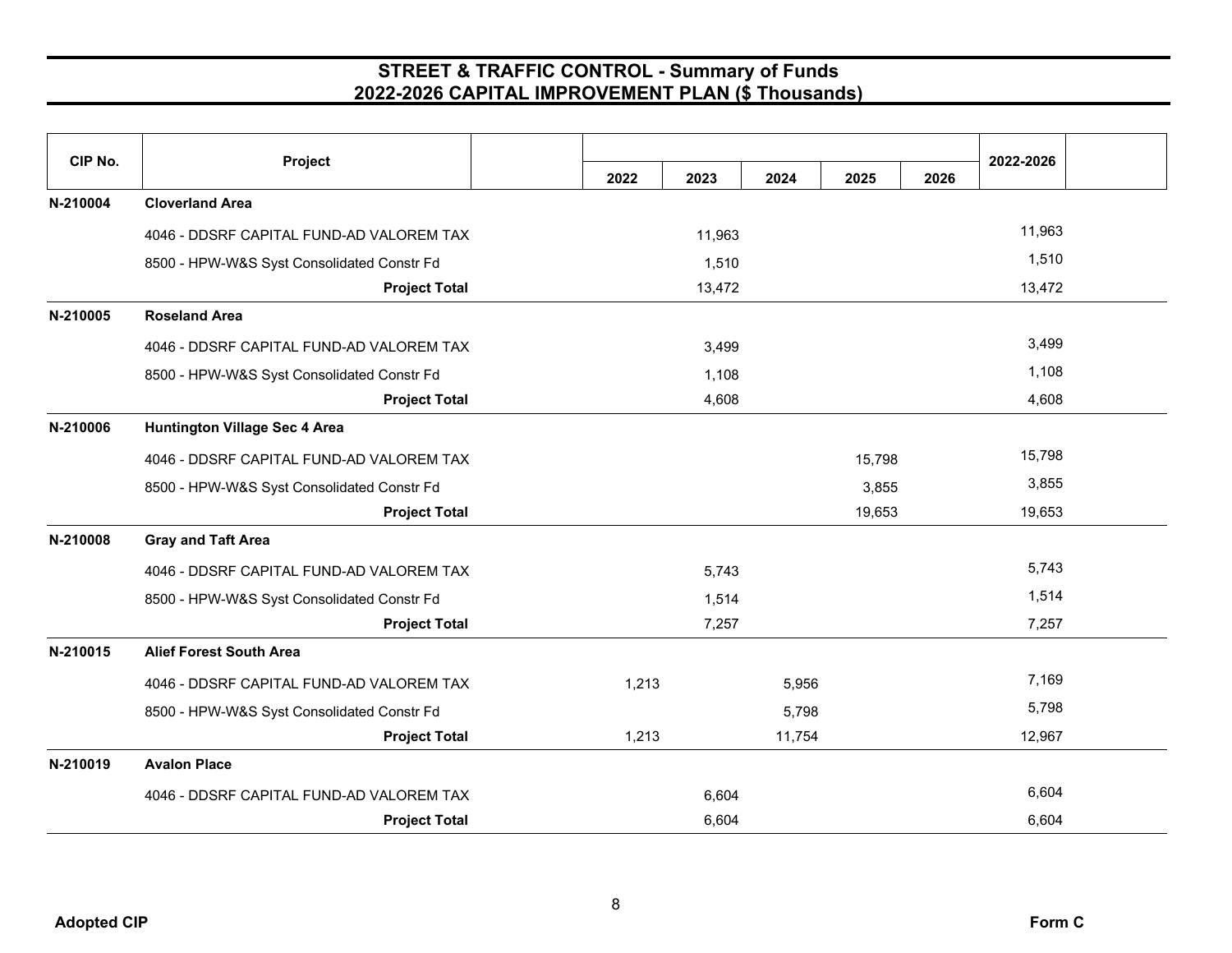| CIP No.  | Project                                             | 2022   | 2023   | 2024   | 2025   | 2026   | 2022-2026 |  |
|----------|-----------------------------------------------------|--------|--------|--------|--------|--------|-----------|--|
| N-320100 | Pre-Engineering for Street and Traffic              |        |        |        |        |        |           |  |
|          |                                                     |        |        |        |        |        |           |  |
|          | 4040 - METRO Projects Construction - DDSRF          |        | 1,500  |        | 1,500  |        | 3,000     |  |
|          | 4042 - DDSRF CAPITAL FUND-DRAINAGE CHAR             |        | 500    |        | 500    |        | 1,000     |  |
|          | <b>Project Total</b>                                |        | 2,000  |        | 2,000  |        | 4,000     |  |
| N-320396 | <b>Miscellaneous Right-of-Way Preparation</b>       |        |        |        |        |        |           |  |
|          | 4046 - DDSRF CAPITAL FUND-AD VALOREM TAX            | 530    | 530    | 530    | 530    | 530    | 2,650     |  |
|          | <b>Project Total</b>                                | 530    | 530    | 530    | 530    | 530    | 2,650     |  |
| N-320610 | Safe Sidewalk Program                               |        |        |        |        |        |           |  |
|          | 4040 - METRO Projects Construction - DDSRF          | 3,336  | 3,292  | 3,292  | 3,292  | 3,292  | 16,504    |  |
|          | <b>Project Total</b>                                | 3,336  | 3,292  | 3,292  | 3,292  | 3,292  | 16,504    |  |
| N-320663 | <b>Miscellaneous Land Acquisition</b>               |        |        |        |        |        |           |  |
|          | 4046 - DDSRF CAPITAL FUND-AD VALOREM TAX            | 250    | 250    | 250    | 250    | 250    | 1,250     |  |
|          | <b>Project Total</b>                                | 250    | 250    | 250    | 250    | 250    | 1,250     |  |
| N-320667 | <b>Street Pavement Maint. and Management</b>        |        |        |        |        |        |           |  |
|          | 4046 - DDSRF CAPITAL FUND-AD VALOREM TAX            | 4,000  |        |        |        |        | 4,000     |  |
|          | <b>Project Total</b>                                | 4,000  |        |        |        |        | 4,000     |  |
| N-320668 | Project Mgmt. Incl. Testing & Inspection            |        |        |        |        |        |           |  |
|          | 4046 - DDSRF CAPITAL FUND-AD VALOREM TAX            | 600    | 600    | 600    | 600    | 600    | 3,000     |  |
|          | <b>Project Total</b>                                | 600    | 600    | 600    | 600    | 600    | 3,000     |  |
| N-321040 | <b>Citywide Street &amp; Traffic Rehabilitation</b> |        |        |        |        |        |           |  |
|          | 4040 - METRO Projects Construction - DDSRF          | 49,721 | 49,721 | 49,721 | 49,721 | 49,721 | 248,604   |  |
|          | 4046 - DDSRF CAPITAL FUND-AD VALOREM TAX            | 45,000 | 45,000 | 45,000 | 45,000 | 45,000 | 225,000   |  |
|          | <b>Project Total</b>                                | 94,721 | 94,721 | 94,721 | 94,721 | 94,721 | 473,604   |  |